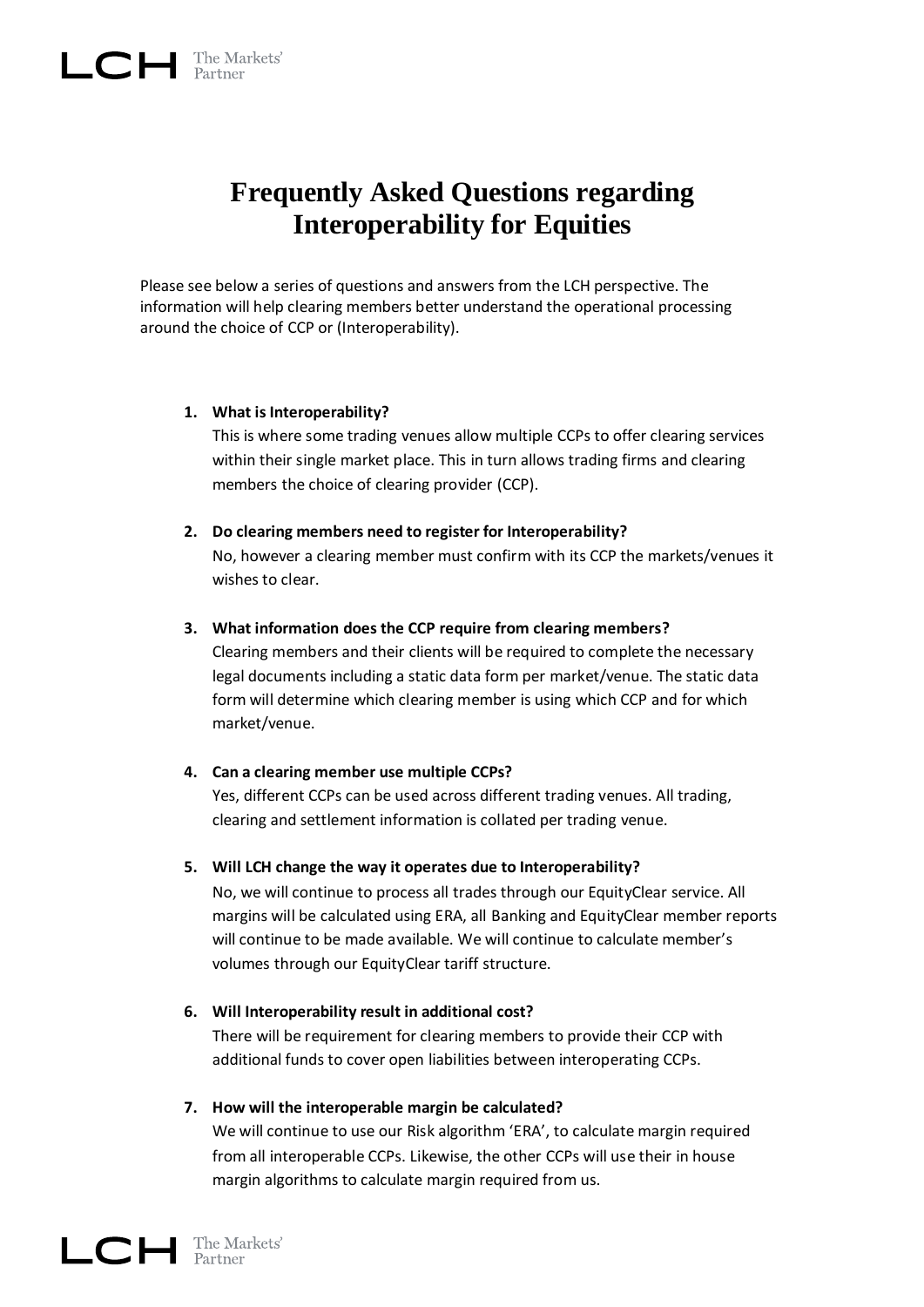- **8. How will the interoperable margin be apportioned to members?** Where there is a requirement for margin to cover Inter CCP liabilities, a risk multiplier will be applied to clearing member's daily initial margin. The multiplier will be apportioned to each EquityClear member.
- **9. Will all EquityClear clearing members be required to contribute to the Interoperable margin requirement?** Yes.

#### **10. How much do you expect this to be?**

It is difficult to calculate the overall cost as the interoperating CCPs use different methodologies to calculate their margin requirements. Also the exposure between the CCPs will be dependent on the overall size and direction of business generated by trading activity.

# **11. Will the interoperable margin be identifiable at a client level?**

LCH will continue to margin at clearing member level. However, we also produce reports containing information at settlement firm level.

# **12. How will Interoperable margin be reported?**

All interoperable requirements will be included in member overall obligation, which will be available in our reports that can be found within the member reporting environment. Also, margin parameter files will contain the risk multiplier.

- **13. Are there any other changes to margin calculation methodology?** No
- **14. Are there any changes to the rules, and what is the impact on members?**  It is not expected that any changes will be made to the LCH rules therefore no member impact is expected.
- **15. Will LCH require additional default fund requirement from its members?** With the introduction of Interoperability, clearing members will not be required to increase their default fund contributions.
- **16. Will LCH be required to contribute to other CCPs default fund?** No
- **17. Will the revised LCH tariff be applicable across all Interoperable venues?** Yes, the EquityClear service operates a global tariff across all venues it serves. All cleared trades within the service are combined to accrue the lowest possible unit cost.

 $LCH$  The Markets'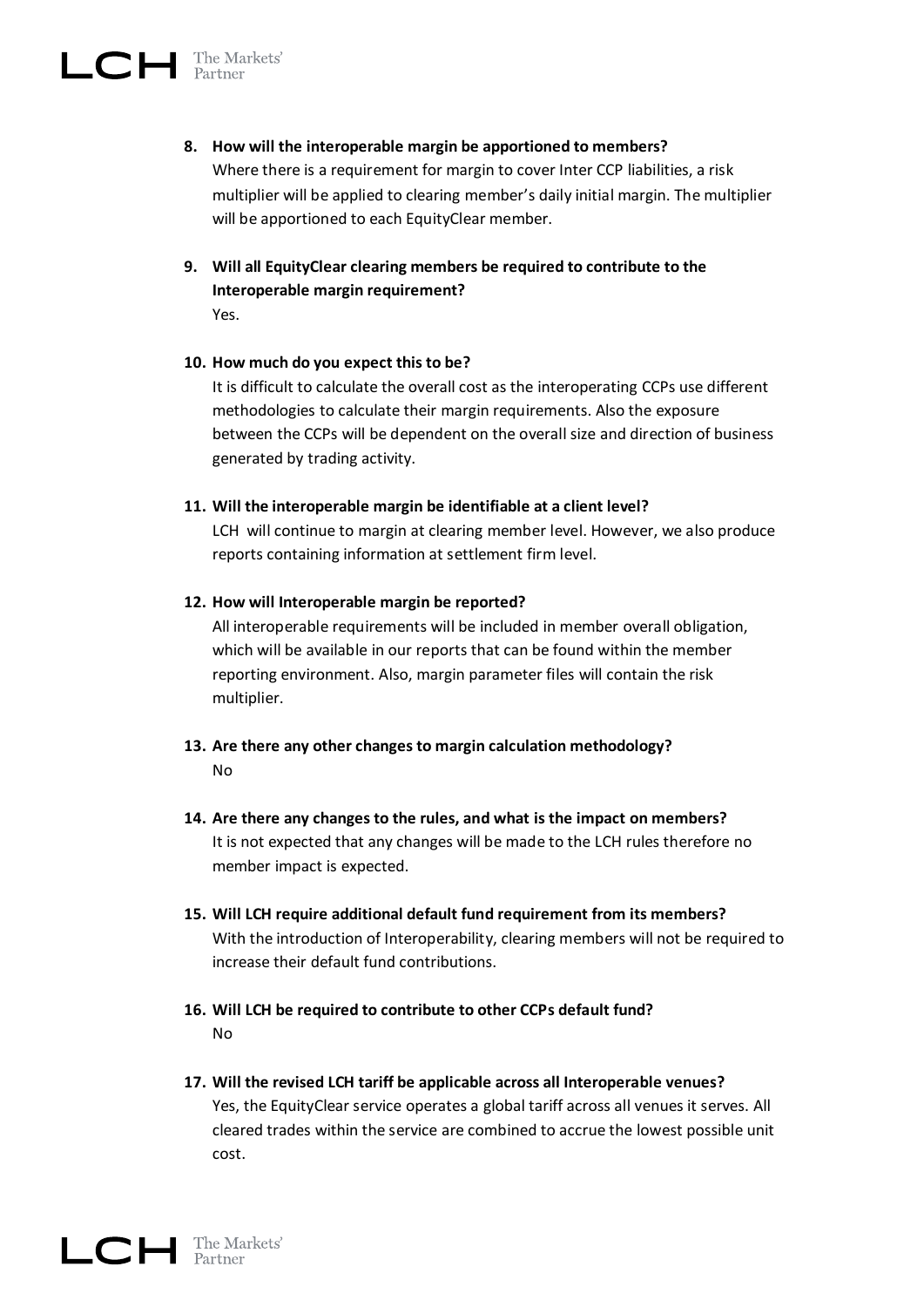- **18. Other than additional margin requirements, will LCH apply any other additional costs associated with Interoperability?** No
- **19. In what form can interoperable margin be covered (cash, securities)?**

Interoperable margin is a Legal requirement between the interoperating CCPs. A list of acceptable cash & non cash collateral will be agreed between the interoperating CCPs before live. This will have no affect on how or what collateral clearing members use to cover outstanding EquityClear liabilities.

#### **20. What is the Interoperable CCPs margin cover process?**

We will be required to meet our margin requirement with all interoperable CCPs. The requests from all interoperable CCP's will be processed daily. We will lodge sufficient collateral within LCH accounts at Clearstream bank Luxembourg as cover.

Each CCP will monitor that suitable and sufficient collateral is held within each account. The CCPs have agreed the types of collateral that can be used, (this will have no impact on clearing members). We will ensure that our daily requirement is met.

Upon notification of the margin requirement from the interoperable CCPs, we will apply a risk multiplier to calculate the requirement from each of our clearing members to cover the additional liability.

The risk multiplier will be available within the EquityClear parameter files on our website. The additional requirement will be included in the daily EquityClear margin requirement and be reported to members as a single combined figure. Clearing members will continue to use existing collateral lodgement processes and procedures and will continue to have the choice of cash or non cash collateral usage.

# **21. At what time will Interoperable margin be required?**

Just as Clearing Members are required to cover their liabilities each morning, the Interoperating CCPs will also be required to post collateral as cover each morning. We will include any additional interoperable margin requirement in the daily margin call from our members, as stated above. Where necessary we will also inform and collect intra-day margin as required.

#### **22. Where will Interoperable margin be held?**

All collateral used as cover for interoperable liabilities between the CCPs will be held in an account of the CCP at Clearstream Bank Luxembourg. This does not alter how members pledge collateral or how it is held by LCH.

#### **23. Can Interoperable margins be re-used by the receiving CCP?**

No, the Interoperable agreements do not allow for any re-use of collateral.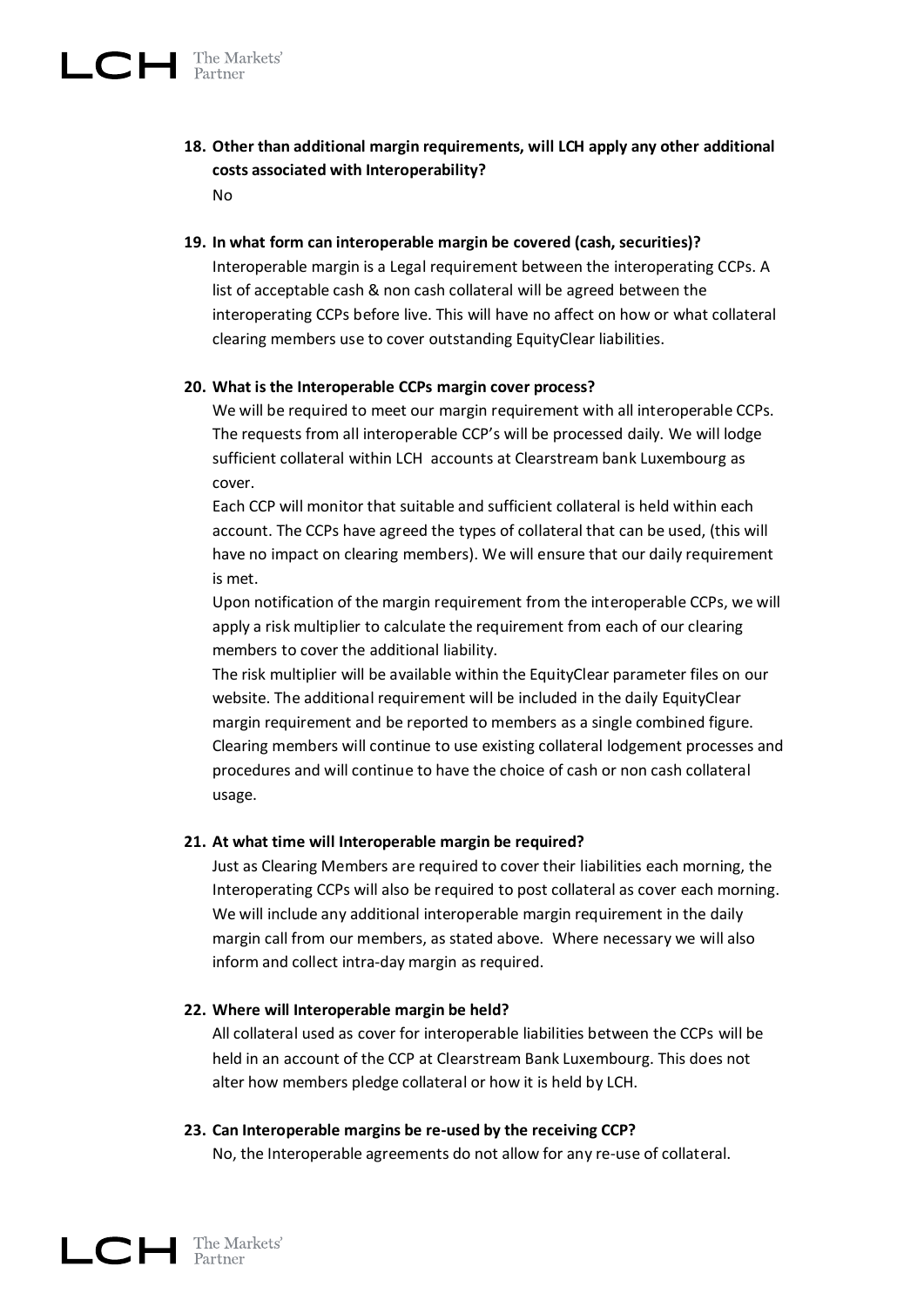# **24. What assurances can be given that member's day to day margin will not be reused?**

All margins come with the same assurances that exist within the LCH rules. If a member provides non cash collateral then the securities remain in the members name and cannot be re-used. However, if cash is pledged, the ownership changes to the receiver and can be re-used.

# **25. Do you see this as being a big bang approach?**

As above, the implementation for both clearing members and CCPs should be in an agreed, and using a phased approach. However, discussions around the most suitable plan will be held before any implementation.

#### **26. What are the key milestones leading to the implementation?**

Confirm with trading venues their ability to offer multiple CCP clearing. Confirm with clearing members their flexibility and appetite to change. Formulate a plan for clearing members that wish to move. Execute the plan in a controlled manner.

# **27. How will you ensure we (and other members) are ready for the changes?**

We will be in close contact with all members. A plan and associated timelines will be agreed and no movement will be facilitated without all parties agreeing to the plan and providing the relevant service information.

#### **28. Will LCH offer cross trading venue netting?**

For settlement, where cross trading venue netting is possible, it will be offered. For margin purposes, all open positions regardless of trading venue will be netted to achieve the most efficient margin output.

#### **29. Will settlement be affected by Interoperability?**

No, settlements will be instructed & processed as if a single CCP operated in the market and securities will settle in the relevant CSD.

#### **30. How do Interoperable trades settle?**

Where the seller of a security uses CCP1 and the buyer uses CCP2, it will be the responsibility of CCP1 to take delivery from its selling clearing member and deliver the securities to CCP2 for onward delivery to its buying member.

# **31. What happens if a CCP is unable to deliver securities?**

The failing CCP will be subject to the agreed procedures between both CCPs

#### **32. What happens if a CCP is unable to meet its margin requirement?**

The failing CCP will be subject to the agreed procedures between both CCPs and could possibly be put into default by the requesting CCP.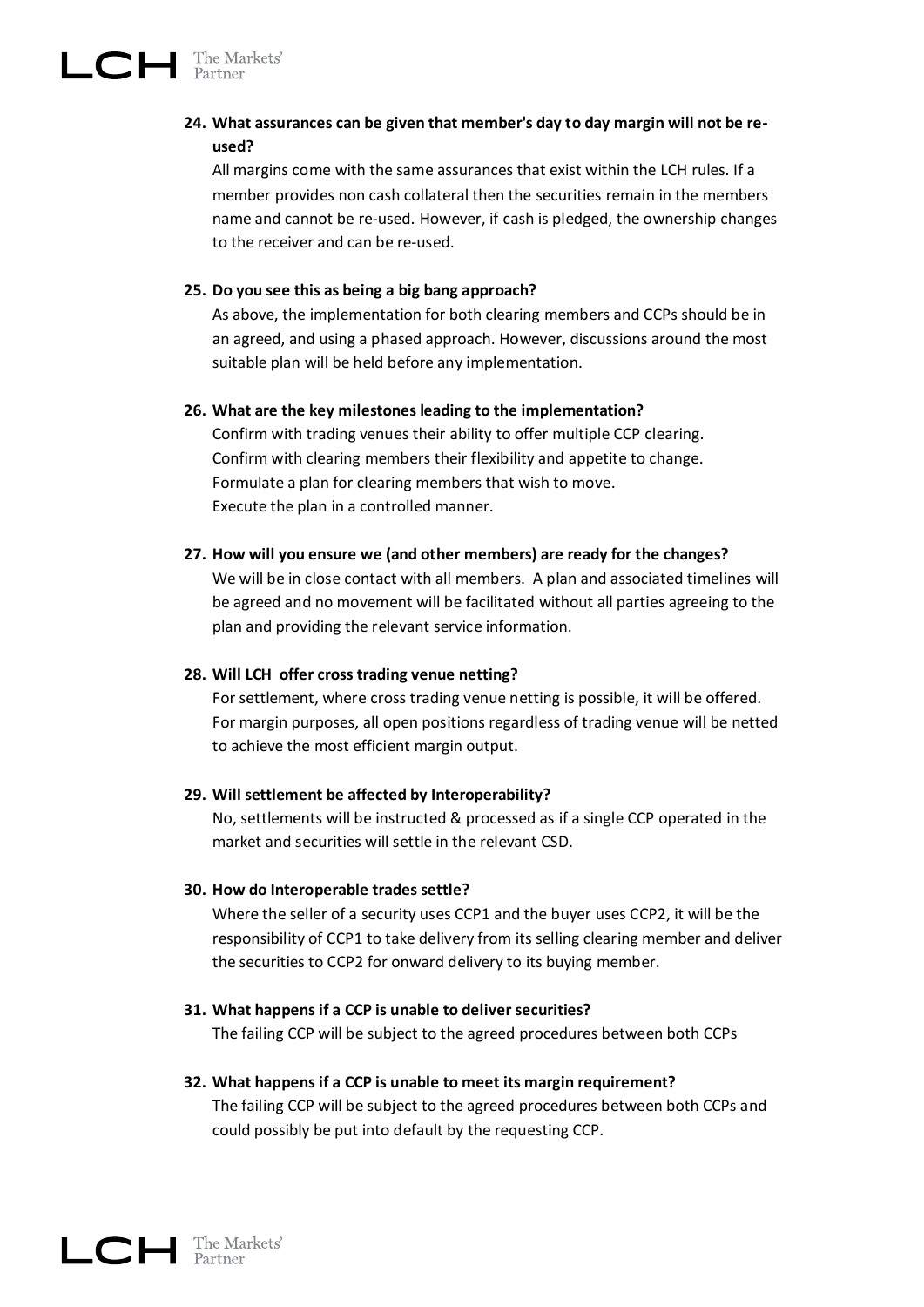# **33. What happens if a CCP goes into default?**

The defaulting CCP will be put into default by the surviving CCP. It will be treated as a clearing member and be subject to the default rules of the surviving CCP. All lines of protection are used with the exception of access to the default fund. The LCH default waterfall is available on the LCH website.

# **34. Would LCH consult with its members if there are changes to the interoperable agreements between CCPs?**

We would consult with our membership if any of the changes affected our clearing services we offer to our clearing members, or if clearing members are directly affected.

#### **35. How does the consultation process work?**

We will advise our members of the proposed changes via official notice issued by our corporate communications team. Within the notice members will be advised of a 30 day response period, if no objections are received during this period then we will proceed with the change. If objections are received we will consult with each objecting member, to ascertain their issues and try to find an agreeable solution.

#### **36. Who would be at risk if Clearstream was to default?**

The CCP will be at risk should their custodian default

#### **37. Why would I choose LCH as my CCP?**

LCH has vast experience in managing operational and counterparty risk and dealing with a member default.

It should be noted that in all previous member defaults handled by LCH , it has only been necessary to use the defaulting members margin requirement to manage all their outstanding obligations.

We offer clearing members a broad range of cleared products and services, benefiting the member with a single counterparty across many asset classes.

We allow clearing members to use a single account to process multiple services, making the clearing members back office processes more efficient. All LCH equity business is processed through its margining algorithm (ERA), calculating a single number per clearing member, per day. Also all equity business is processed through a single global tariff structure, resulting in the lowest possible unit cost.

LCH has dedicated relationship managers that are available to assist clearing members either by phone, email or member visit. The relationship managers will provide information relating to new and existing services and products and will answer specific or technical questions regarding all our services.